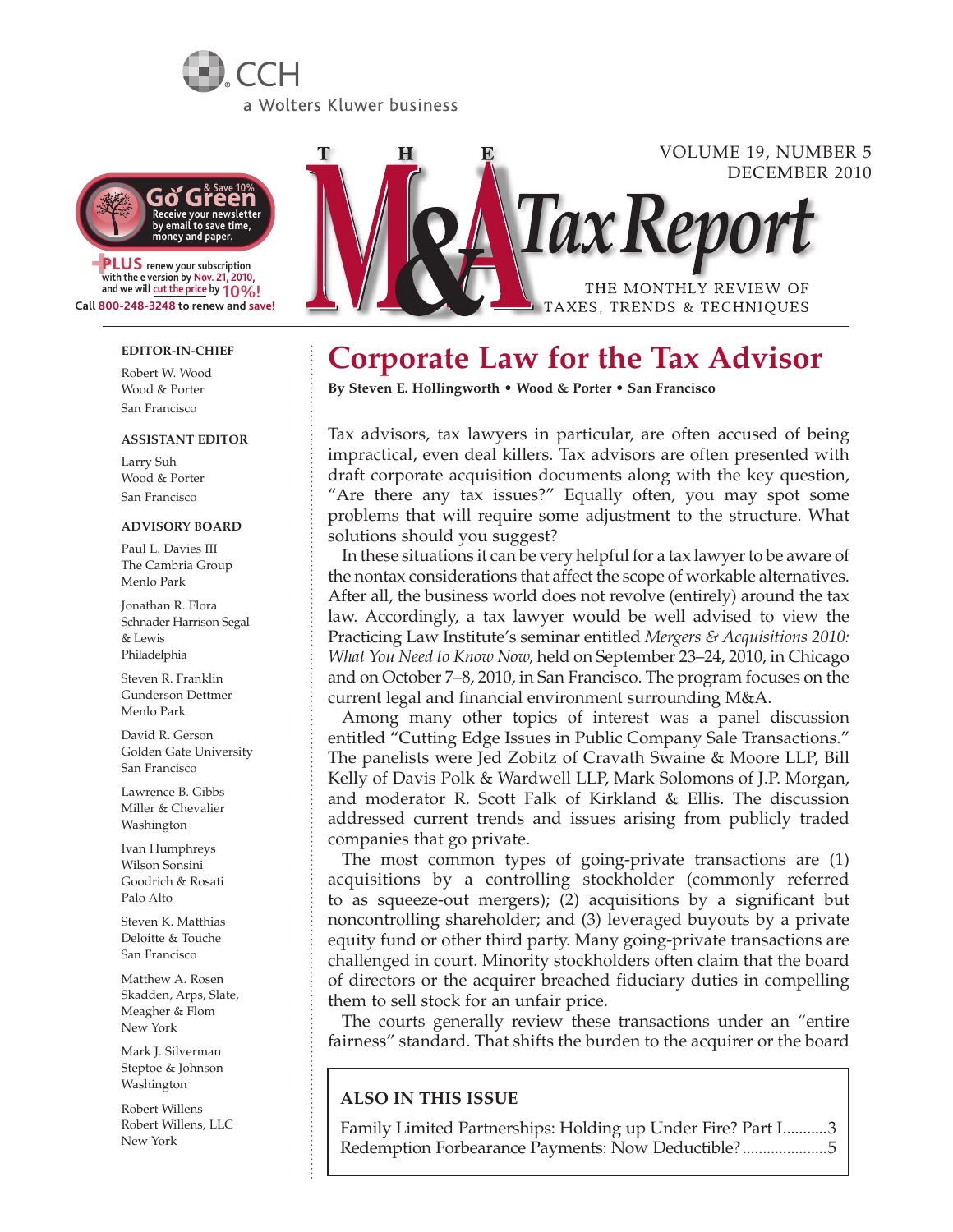to show that the minority shareholder was treated fairly and received a fair price. However, if the acquirer follows certain procedures, the courts will not apply the stringent "entire fairness" standard, but will defer to the terms of the transaction under the business judgment rule. The procedures to be followed depend on the transaction.

## **Controlling Shareholder**

In the case of an acquisition by a controlling shareholder, the controlling shareholder has a conflict of interest. On one hand, it holds the power to control approval of the transaction for its own benefit, while on the other, it owes fiduciary duties to the minority shareholders. In these circumstances, Delaware law will apply a deferential business judgment standard if the target company appoints a special committee of independent directors to negotiate with the controlling shareholder.



In *Kahn v. Lynch*, 638 A.2d 1110 (1994), the Delaware Supreme Court held that if a merger initiated by a controlling stockholder is approved either by a special committee *or* by a majority of the minority shareholders (who are adequately informed), the burden shifts to the complaining minority shareholder to demonstrate the deal was unfair. However, more recent decisions by the Delaware Chancery Courts have held that business judgment deference applies if the transaction is approved by both the special committee *and* an informed majority of the minority shareholders. [*See In re Cox Communications, Inc. Shareholders Litigation*, 879 A.2d 604 (Del. Ch. 2005); *In re CNX Gas Corporation Shareholders Litigation*, C.A. No. 5377-VCL (May 25, 2010).]

### **Procedural Dilemma**

Which procedure should a prudent acquirer use, the disjunctive test from *Kahn v. Lynch*  or the Chancery Court's "unified" standard? Panelist Bill Kelly pointed out that the unified standard has not yet been adopted by the Delaware Supreme Court, and that if an acquirer commits to that procedure now, it is handing a lot of negotiating leverage to the special committee. On the other hand, Mr. Kelly believes there is a strong bias in favor of the unified standard. This seems so in spite of the more lenient standard of *Kahn v. Lynch*.

# **Noncontrolling Shareholders and Private Equity Funds**

What about going-private transactions that are initiated by a noncontrolling shareholder or a private equity fund? In these instances, the acquirer owes no fiduciary duty to the other stockholders. Accordingly, the Delaware courts generally apply business judgment deference, rather than entire fairness scrutiny.

However, the board of the target company still owes fiduciary duties to the shareholders. To minimize the possibility of successful legal challenge, the target may consider utilizing a special committee to negotiate with the acquirer. Furthermore, the board may have the duty to conduct an auction or solicit other purchasers in order to maximize shareholder value.

**Sign Up Here...** CCHGroup.com/Email/Journals